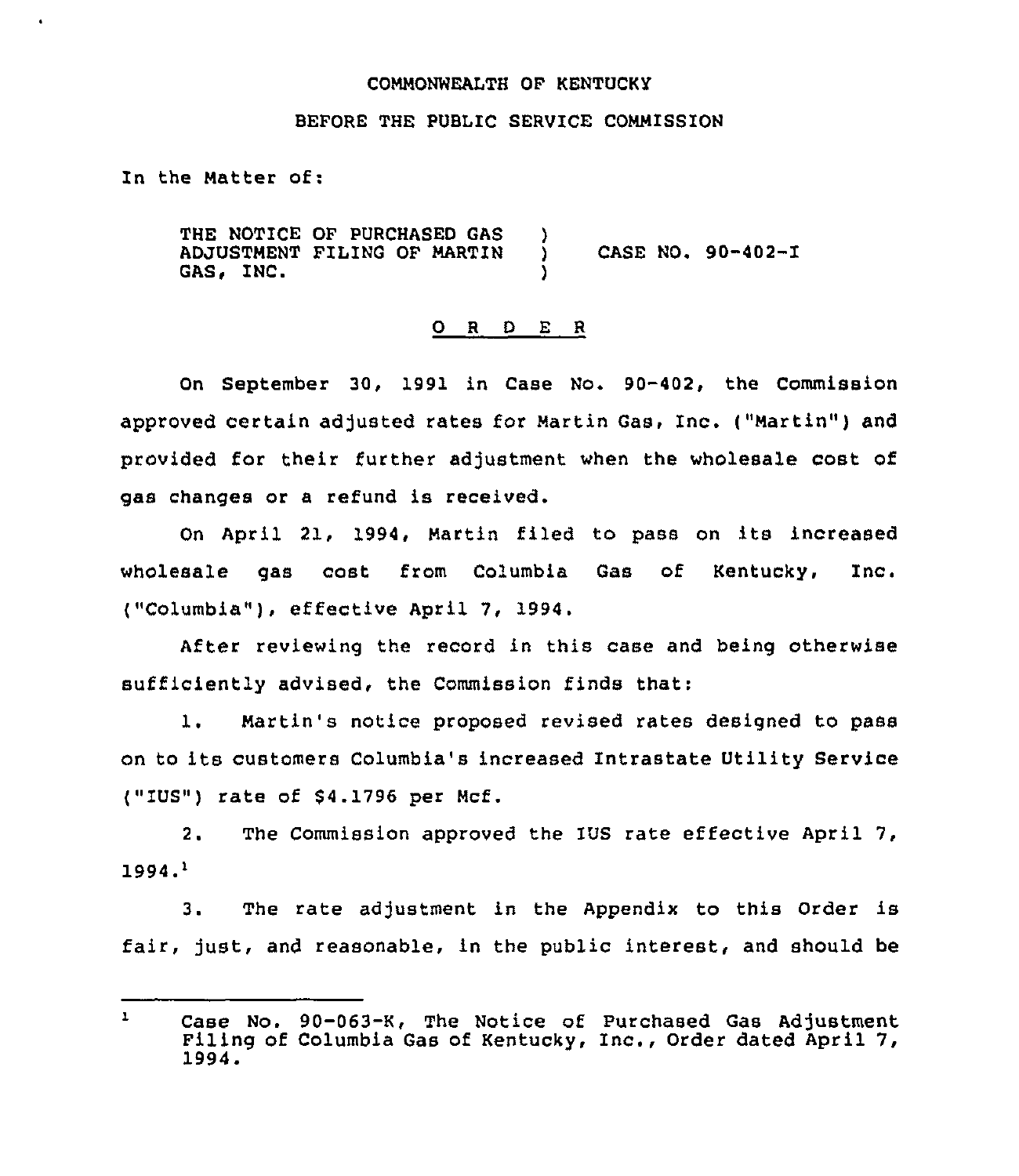approved. Martin requested an effective date of April 7, 1994. KRS 278.180 requires 30 days notice of a rate increase. **The** effective date of Martin's rate increase should be May 20, 1994.

IT IS THEREFORE ORDERED that:

 $\mathbf{1}$ . The rates in the Appendix to this Order are fair, just, and reasonable and are approved effective for gas supplied on and after May 20, 1994.

 $2.$ Within 30 days of the date of this Order, Martin shall file with this Commission its revised tariffs setting out the rates authorized herein.

20th day of May, 1994. Done at Frankfort, Kentucky, this

PUBLIC SERVICE COMMISSION

 $\overline{\mathrm{Comr}}$ 

ATTEST:

 $\overline{\phantom{a}}$   $\overline{\phantom{a}}$ 

**Executive Director**